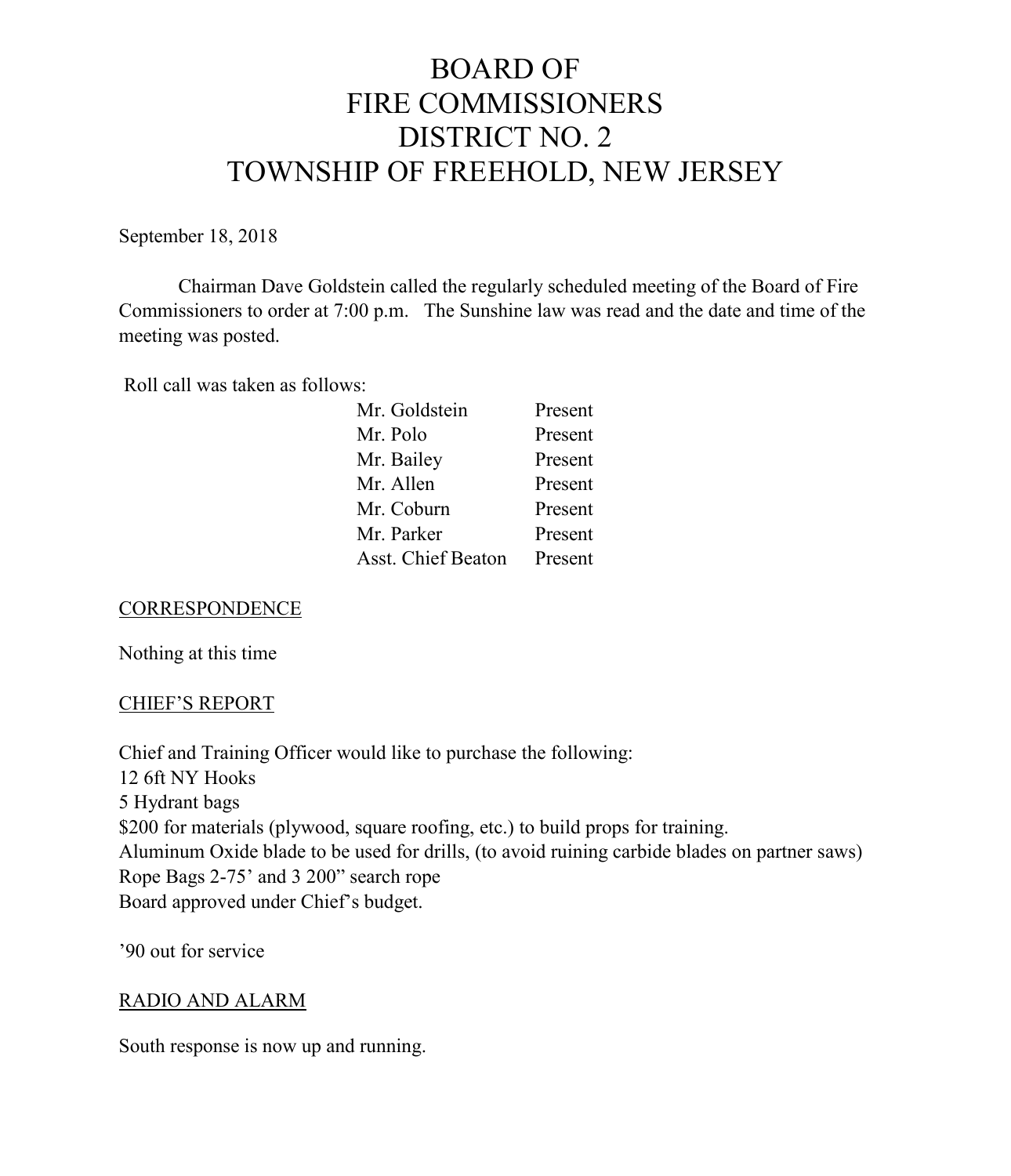## BUILDING

Daniels Way firehouse roof complete

Dutch Lane Firehouse will be started this week.

Pond Rd. Firehouse plumber Dean Morris was called, problems with the toilets, found that the septic tank and lines need to be cleaned, Atlas Septic will do the cleaning for both Pond Rd. And Daniels Way for \$650.

Mr. Taylor present LED lighting propsols for Daniels Way and Pond Rd to up grade.:

Corbin Electric: \$5,285.00 for Daniels Way and \$6,210.00 for Pond Rd. Pilla Electric: \$4,110.00 for Daniels Way and \$4,700.00 for Pond Rd. Contempra Electric \$10,5000 for Daniels Way and \$8,850.00 Mr. Allen made a motion to use Corbin Electric, 2nd by Mr. Polo, roll was called, Board Approved.

#### **INSURANCE**

Received claim for Chief Murray shoulder injury.

Mr. Goldstein to go over Worker Comp. list for members who are no longer with the company.

#### MAINTENANCE

Change in Maintenance Procedures: due to the confusion lately, all issues will be reported to 2nd Lt. Taylor, he will contact Paris from Fire and Safety, any big items he will call Mr. Bailey.

'90 the rung was fixed, because it was nonstructural (13 rung on fly) UL will let us do a self-reinspection. Mr. Bailey has the instructions to follow from UL, once truck returns, Mr. Bailey will do the inspection.

'90 service pump, chassis, generator and other minor items need to be fixed.

'75 transmission shift pad, Paris from Fire and Safety has the part and job was opened by Fire and Safety to replace.

#### NEW BUSINESS

Mr. Coburn asking to look into putting key pad lock on the cage and camera's at eye level at the doors of the firehouses.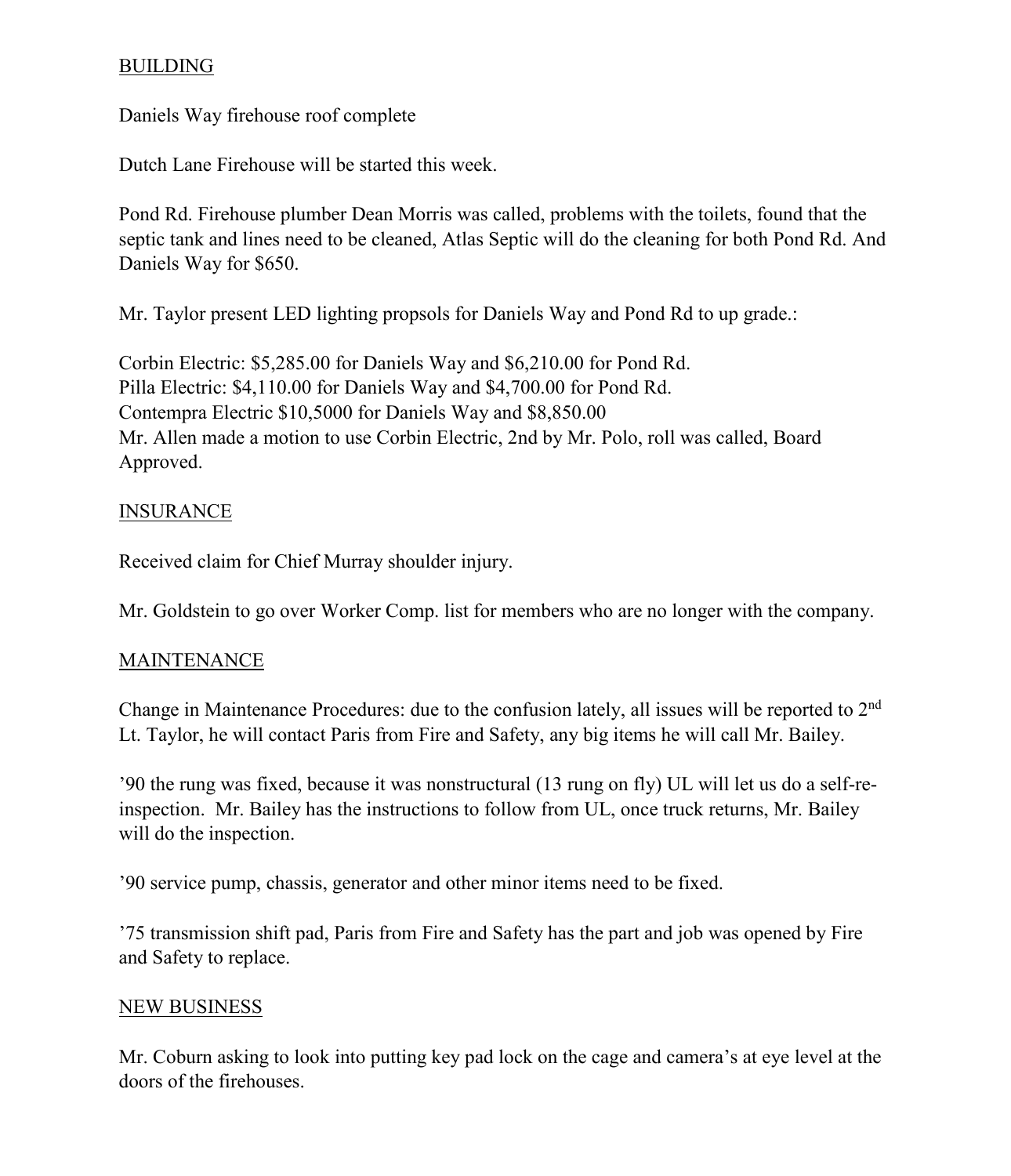Mr. Coburn would like to have a maintenance schedule for any/all operable motorized equipment.

New Chief's vehicle needs to be put in the budget for the February 2019 election. Mr. Coburn made a motion to purchase new Chief vehicle,  $2<sup>nd</sup>$  Mr. Bailey.

Mr. Bailey made a motion to accept Resolution from Monmouth County, 2<sup>nd</sup> by Mr. Allen.

Mr. Goldstein to present to the fire company, about Commissioners purchasing a new meeting room table.

## OLD BUSINESS

Consultant for the new apparatus to come to a meeting to discuss his part in purchasing the new Fire Truck.

Mr. Bailey would like to discuss with the Chief about his drivers training and SOG's action plan.

Mr. Allen made a motion that every member needs to be finger printed every 3 years, 2<sup>nd</sup> by Mr. Polo.

## TREASURER

|           | Checking Acct. \$880.47 | Savings Acct. \$707,678.58 |
|-----------|-------------------------|----------------------------|
| <b>CD</b> | \$1,459,027.95          | Total \$2,167,587.00       |

#### CHECK#

| JCP&L                       | \$<br>327.88 |
|-----------------------------|--------------|
| <b>NJNG</b>                 | \$<br>34.26  |
| Optimum                     | \$<br>501.10 |
| <b>Verizon Wireless</b>     | \$<br>475.69 |
| Best Buy                    | \$1,149.98   |
| Buchanan, Ingersol & Rooney | \$<br>366.80 |
| Netlink                     | \$<br>405.00 |
| <b>EFFC</b>                 | \$31,250.00  |
| Dennis Polo                 | \$2,500.00   |
| Jeffrey Allen               | \$2,000.00   |
| <b>Ryan Bailey</b>          | \$2,000.00   |
| Patrick Coburn              | \$2,000.00   |
| David Goldstein             | \$2,000.00   |
| NJ Doorworks                | \$1,150.00   |
| All Hands                   | \$<br>65.93  |
| <b>Roux Associates</b>      | \$<br>439.62 |
| <b>Emergency Reporting</b>  | \$1,150.00   |
|                             |              |